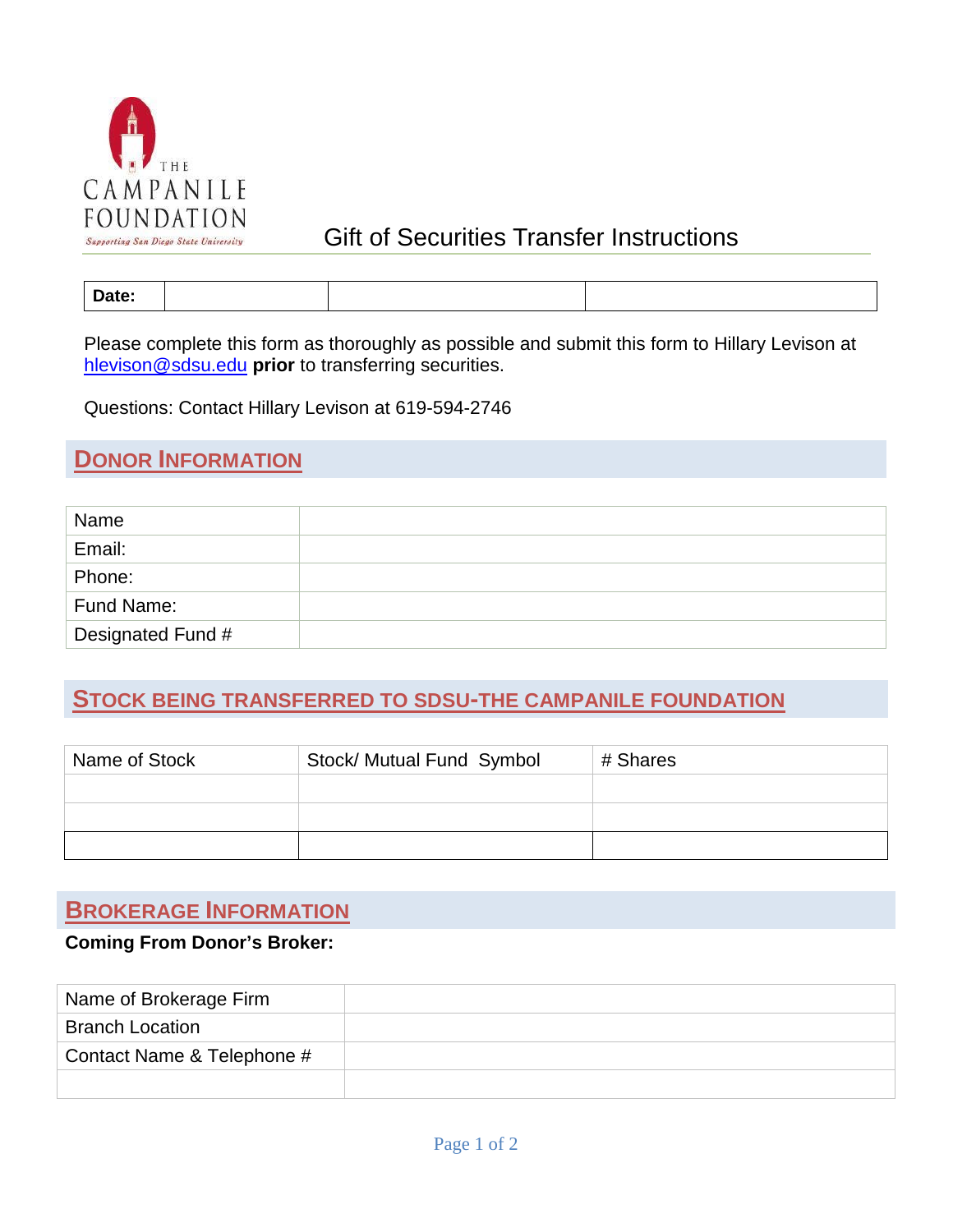

# **STOCK BROKERAGE TRANSFER INSTRUCTIONS**

# **CHARLES SCHWAB**

| <b>Account Name:</b> | The Campanile Foundation                    | <b>Branch Contact:</b> |                          |
|----------------------|---------------------------------------------|------------------------|--------------------------|
| Account #:           | 1600-0645                                   | David Willsey          |                          |
| DTC #                | 7510 Hazard Center Drive, Suite 407<br>0164 |                        |                          |
| Code:                | 40                                          | San Diego              | CA 92108                 |
|                      |                                             | 619-574-4817           | david.willsey@schwab.com |
|                      |                                             |                        |                          |